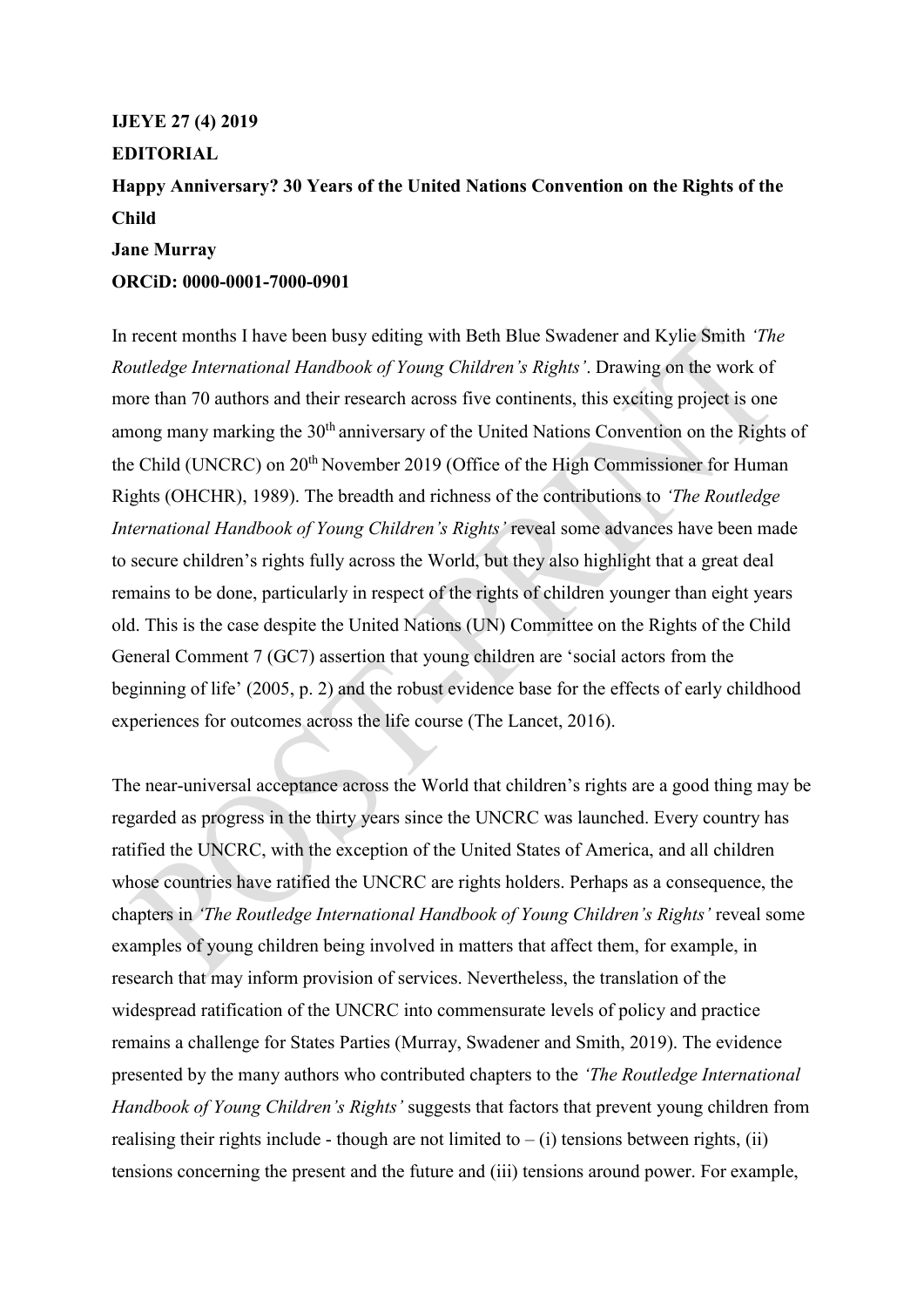all primary aged children whose countries have ratified the UNCRC have a right to education (OHCHR, 1989, Article 28), and now through the Sustainable Development Goals, the United Nations (UN) (2015) exhorts governments to ensure that younger children who are not old enough for school 'have access to quality early childhood development, care and preprimary education'. However, this target is qualified: 'so that they (younger children) are ready for primary education', where the UN (2015) proposes they should be targeted further to achieve 'relevant and effective learning outcomes', including a 'minimum proficiency level in (i) reading and (ii) mathematics' by the age of 8 years. This is a narrow construction of early education which has strong potential to conflict with the rights of children to education 'directed to the development of the child's personality, talents and mental and physical abilities to their fullest potential' (OHCHR, 1989, Article 29), and 'to rest and leisure, to engage in play and recreational activities appropriate to the age of the child and to participate freely (and fully) in cultural life and the arts (OHCHR, 1989, Article 31).

Focus on narrow curricula may enable children to pass examinations that might pave their way to entering the workforce in the future. However, as I have argued previously, recruiting children younger than 8 years to a 'factory' model such as this may be counter-productive, since it may have adverse effects on wellbeing and health (Murray, 2017). If we focus our attention too rigidly on what might serve children's futures, we are in danger of overlooking that which may best serve the child now. The existential tension of balancing present and future is also evident when the UN's notion of children's '*evolving* capacities' (OHCHR, 1989, Articles 5 and 14) is juxtaposed with its 'recognition of young children as social actors from the beginning of life with *particular*…capacities' (UNCRC, 2005, 2). Respecting children's agency as rights holders from birth – or from conception in some frameworks – means provision of 'protection, guidance and support' that empowers *all children* up to the age of 18 to exercise fully their rights (UNCRC, 2005, 2).

Conversely, when children do not experience the provision of 'protection, guidance and support' to exercise fully their rights (UNCRC, 2005, 2), their power to do so is transferred to others. This results in lack of compliance with the general principles of the UNCRC that underpin all children's rights: non-discrimination, the best interest of the child, the child's right to life, survival and development and the child's right to be heard (OHCHR, 1989, Articles 2, 3, 6 and 12). When the UNCRC general principles are not realised, neither are the UNCRC articles, and children are more likely to experience poverty, violence, abuse,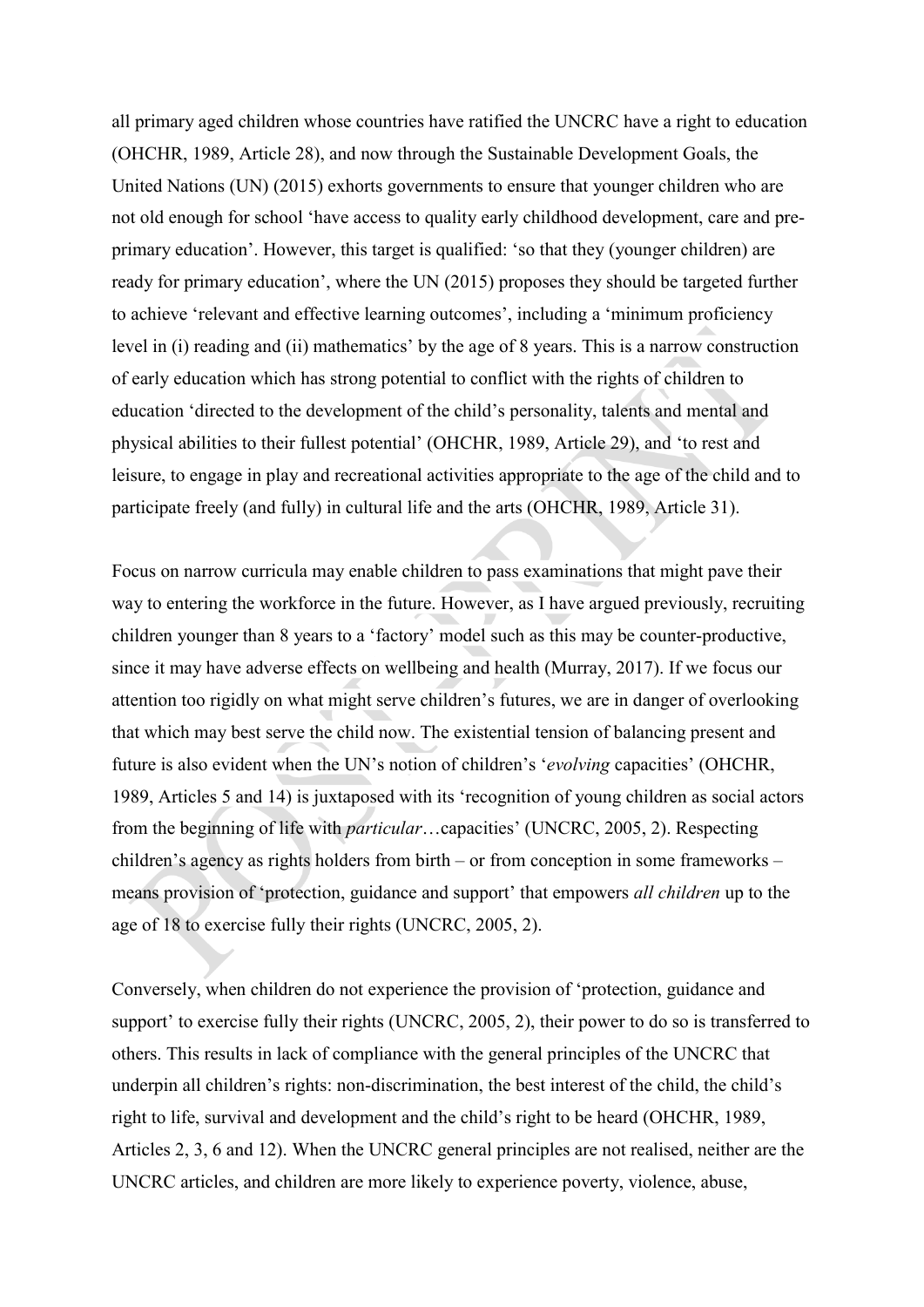marginalisation and detainment, poor - or no - access to appropriate health, education and social services and impoverished opportunities to flourish (Murray et al., 2019).

Addressing any power imbalance that may hinder young children from realising their rights should be an important focus for everyone who spends time with young children, or who is involved in the field of early childhood at any level from policy to practice. The weak implementation of UNCRC over thirty years indicates that a revised version is desirable. Such a revision would benefit from drawing on the authentic views of children and those who live and work with them, rather than a team of Western diplomats such as those who wrote the original version, of whom few '…knew much about the real situation of children in any country including their own' (Milne, 2008: 51). For now, much of the work that may enable young children to enjoy their rights can be done by those who spend time with them, provided the will is there. I am pleased that this final issue of the *International Journal of Early Years Education* 2019 volume features articles that highlight instances of such work.

The first article is by Sigrid Brogaard-Clausen and Sue Robson. *'Friendships for Wellbeing?: Parents' and Practitioners' positioning of young children's friendships in the evaluation of wellbeing factors'* draws on two questionnaires that were used to elicit the views of practitioners and parents/carers regarding what they believed matters for children's wellbeing. Based on their findings, Brogaard-Clausen and Robson posit that it would be advantageous for practitioners and parents/carers to consider how they may support children to develop friendships. This outcome aligns with UNCRC Article 15 (OHCHR, 1989), the rights of the child to freedom of association. In the second article in this issue – *'Before 'me' and 'now': Developing a sense of identity and historical consciousness at the museum'* - Shirley Wyver and Rosemary Dunn report on a small-scale qualitative study for which they used parent reports and photo-elicitation to explore young children's understanding of their identities in the context of temporality. Their findings resonate with UNCRC Article 29 'education directed to… the development of respect for the child's…own cultural identity, language and values' and Article  $8 - \dots$  the right of the child to preserve his or her identity' (OHCHR, 1989).

In their article *'Interactive Health-Hygiene Education for Early Years: The Creation and Evaluation of Learning Resources to Improve Understanding of Handwashing Practice',* Sapphire Crosby, Katie Laird and Sarah Younie report on their mixed methods study focused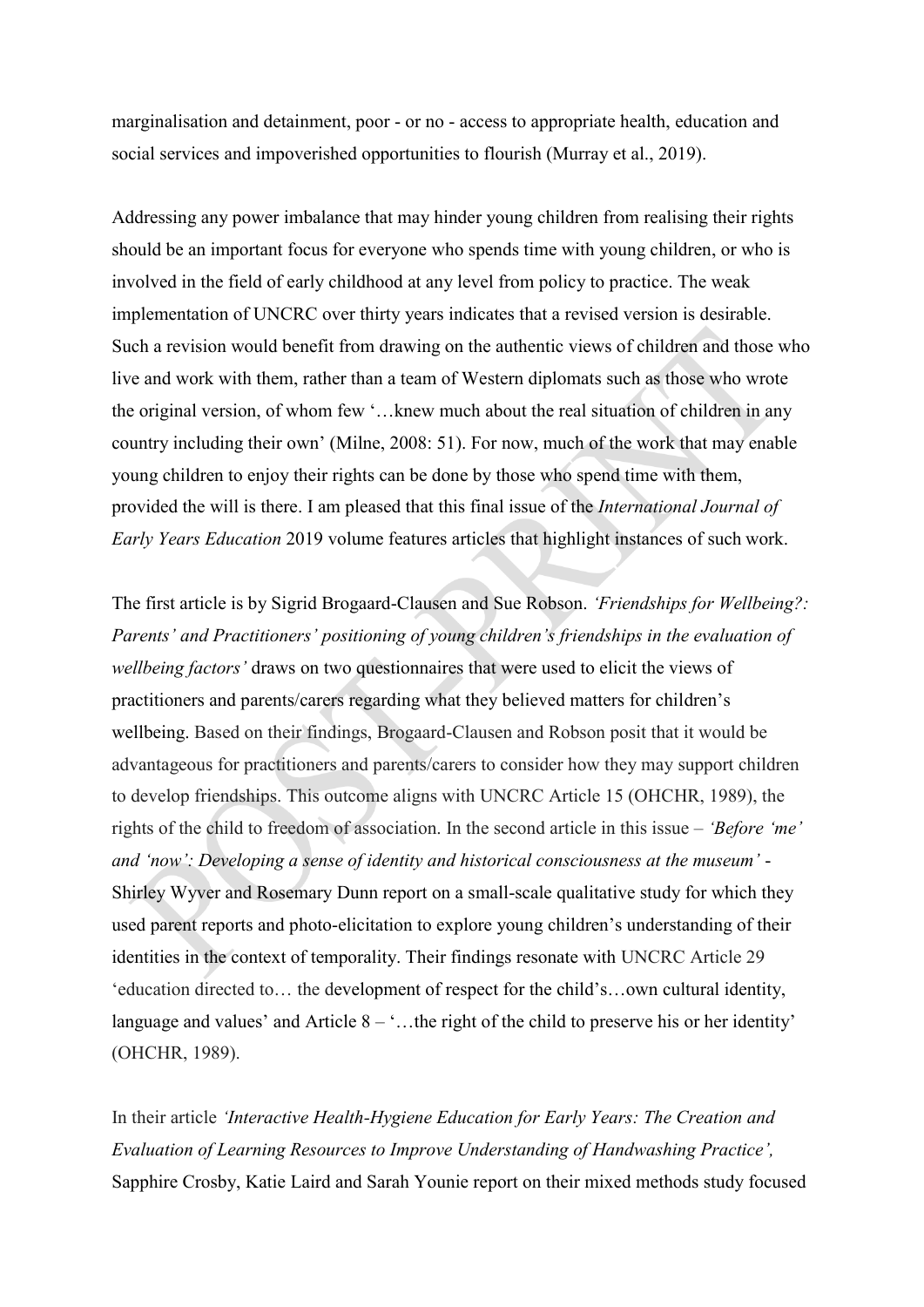on educational resources to support young children's understanding and engagement with hand hygiene and microbiology. Their work promotes UNCRC Article 24 – 'the right of the child to the enjoyment of the highest attainable standard of health' and Article 17 – children's right to 'access to information and material from a diversity of national and international sources, especially those aimed at the promotion of his or her social, spiritual and moral wellbeing and physical and mental health' (OHCHR, 1989). In the fourth article in this issue, Pearly Pei Li Lim and Aziz Bahauddin consider *'Factors for Consideration to Achieve Contextual Appropriate Physical Environment in Malaysian Preschools'*. This non-empirical study indicates ways that early childhood policymakers, leaders and practitioners may address a range of UNCRC articles focused on the children's rights to education and health (i.e. OHCHR, 1989, Articles 24, 28, 29, 31).

Elizabeth Sproule, Glenda Walsh and Carol McGuinness consider tensions between direct teaching and play based approaches in early childhood pedagogy in their article *'More than 'Just Play': Picking Out Three Dimensions of a Balanced Early Years Pedagogy'.* Sproule, Walsh and McGuinness present a framework for early childhood practice based on three factors: playfulness, locus of control and the nature of the learning. Their research outcome aligns well with Article 29 – the right of the child to education that is 'directed to the development of the child's personality, talents and mental and physical abilities to their fullest potential' - and Article 31 – 'the right of the child…to engage in play' (OHCHR, 1989).

The final two articles in this issue focus on early literacy and resonate with UNCRC Article 28: 'the right of the child to education' (OHCHR, 1989). Pelusa Orellana, Riitta-Liisa Korkeamaki, Eufimia Tafa, Lorraine Jacques and Linda Gambrell present results from their study conducted with children in Chile, Finland, Greece and the United States of America in their article *'Motivation to Read in Grades K – 2: A Cross-Cultural Perspective'.* This transnational team reports gender disparity in reading motivation among young children in two of the four study countries. In their article '*Teachers' Beliefs About Literacy Practices for Young Children in Early Childhood Education and Care Settings',* Hiroo Matsumoto and Miho Tsuneda share findings from their study concerning characteristics of early literacy beliefs held by early childhood education and care teachers in Japan. Among other findings, their work highlights differences between the beliefs of early childhood teachers and primary teachers about early literacy practices.